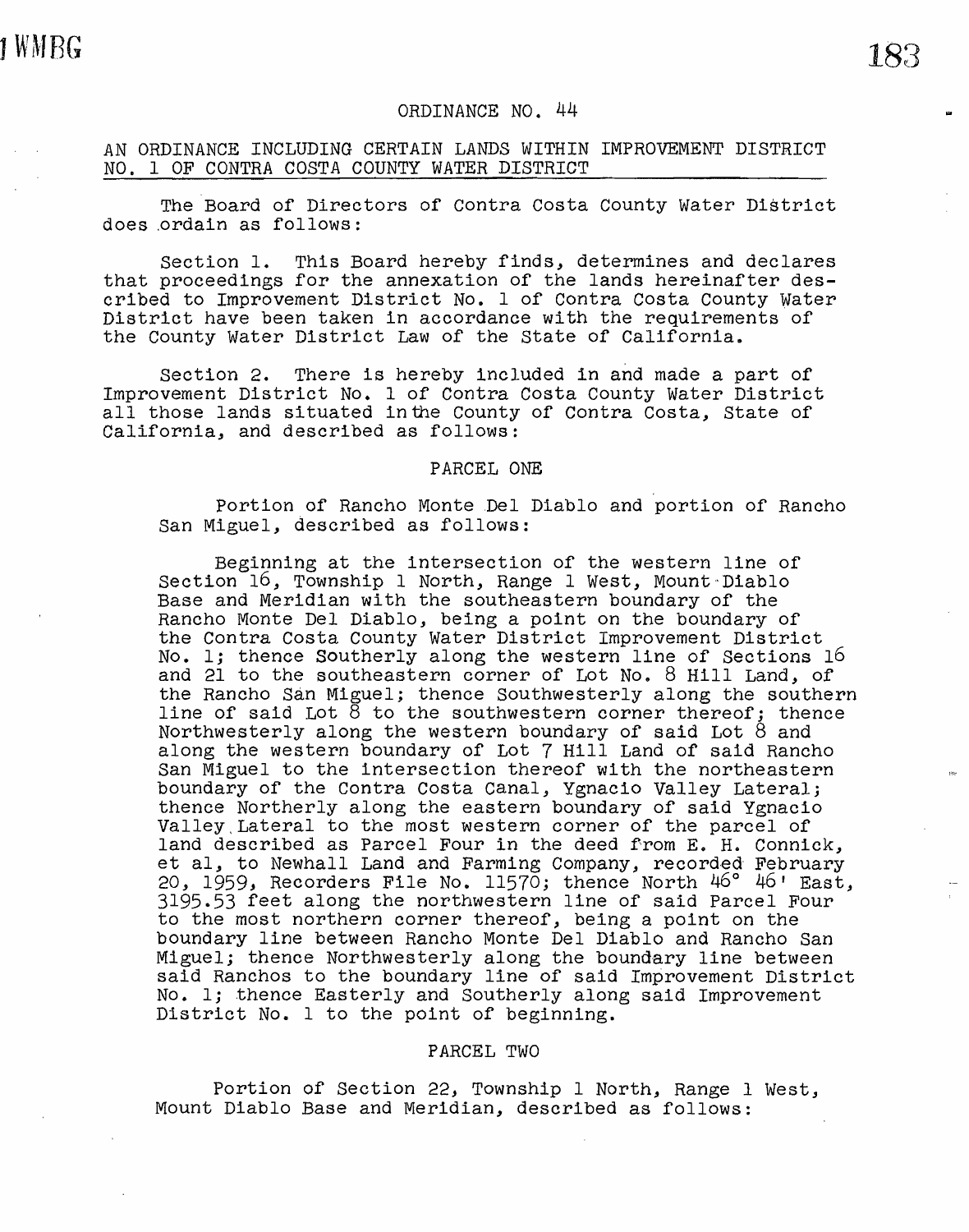Beginning on the northern line of Section 22, Township 1 North, Range 1 West, Mount Diablo Base and Meridian, at the northeastern corner of the northwest quarter of the northwest quarter of said Section 22; thence Southerly (660 feet, more or less) along the eastern line of the northwest quarter of the northwest quarter of said Section 22 to the southern line of the northern half of said northwest quarter of the northwest quarter of said Section 22; thence Westerly 660 feet, more or less, along said<br>southern line to the southeastern corner of the northwest quarter of the northwest quarter of the northwest quarter of said Section 22;' thence North 264 feet; thence West 660 feet, more or less, to the western line of said Section 22; thence Northerly along the western line of Section 22, 396 feet to the northwestern corner thereof; thence Easterly along the northern line of said Section 22 to the point of beginning.

#### PARCEL THREE

Beginning on the center line of Wiget Lane at the northeastern corner of the 20 acre parcel of land described in the deed from vorner of the go acre parter of fand decertion in the decasion. 1919 in Volume 344 of Deeds, page 67; being a point on the boundary of Parcel No. 11 of Ordinance No. 41 Annexation to Improvement<br>District No. 1 of Contra Costa County Water District; thence northerly along the center of said Wiget Lane to the most western corner of the 19 acre parcel of land described as Parcel One in the deed to Stevenson and Associates, recorded March 28, 1957, Recorders File No. 18266; thence North 68° 40' 43" East 828.32 feet along the northern line of said 19 acre parcel to the northeastern corner thereof; thence South 17° 52' 27" East 712.07 feet along the eastern line of said 19 acre Stevenson parcel to the southeastern corner thereof, being a point in the center of Madrone Lane, also known as Cedro Lane; thence easterly along the center of Madrone Lane (Cedro Lane) to the southwest corner of Parcel No. 10 of Ordinance No. 41 Annexation to Improvement District No. 1 of Contra Costa County Water District; thence along the center of Madrone Lane (Cedro Lane) contiguously with the southerly boundary of Parcel No. 10 of Ordinance No. 41 to the southeasterly corner.thereof of said Parcel No. 10; thence proceeding along the center of Madrone Lane (Cedro Lane) to the center of Oak Grove Road; thence southerly along. the center of Oak Grove Road to its intersection with the. eastern extension of the southern line of Lot  $3$ , Tract 2774, filed March  $3$ , 1960 in Map Book 76, page 37; thence South 83°15! 18" West along said extension and along the southern line of said Tract 2774 to the northeastern corner of Lot 21, Tract 2036 filed August 20, 1954 in mordings of the corner of the control of the corner of the magaze to, it, it the northwestern corner of Lot 18, Tract 2036; thence North 83° 15' 18" East along the northern line of Lots 18 and 17, Tract 2036, and along the extension thereof to the center of said Oak Grove Road; thence southerly along the center of Oak Grove Road to its intersection with the eastern extension of the southern line of said Tract 2036 (54 M 49); thence South  $83^{\circ}$  15' 18" West along said extension and along the southern line of Tract 2036 to the northeastern corner of the parcel of land described in the deed to Oak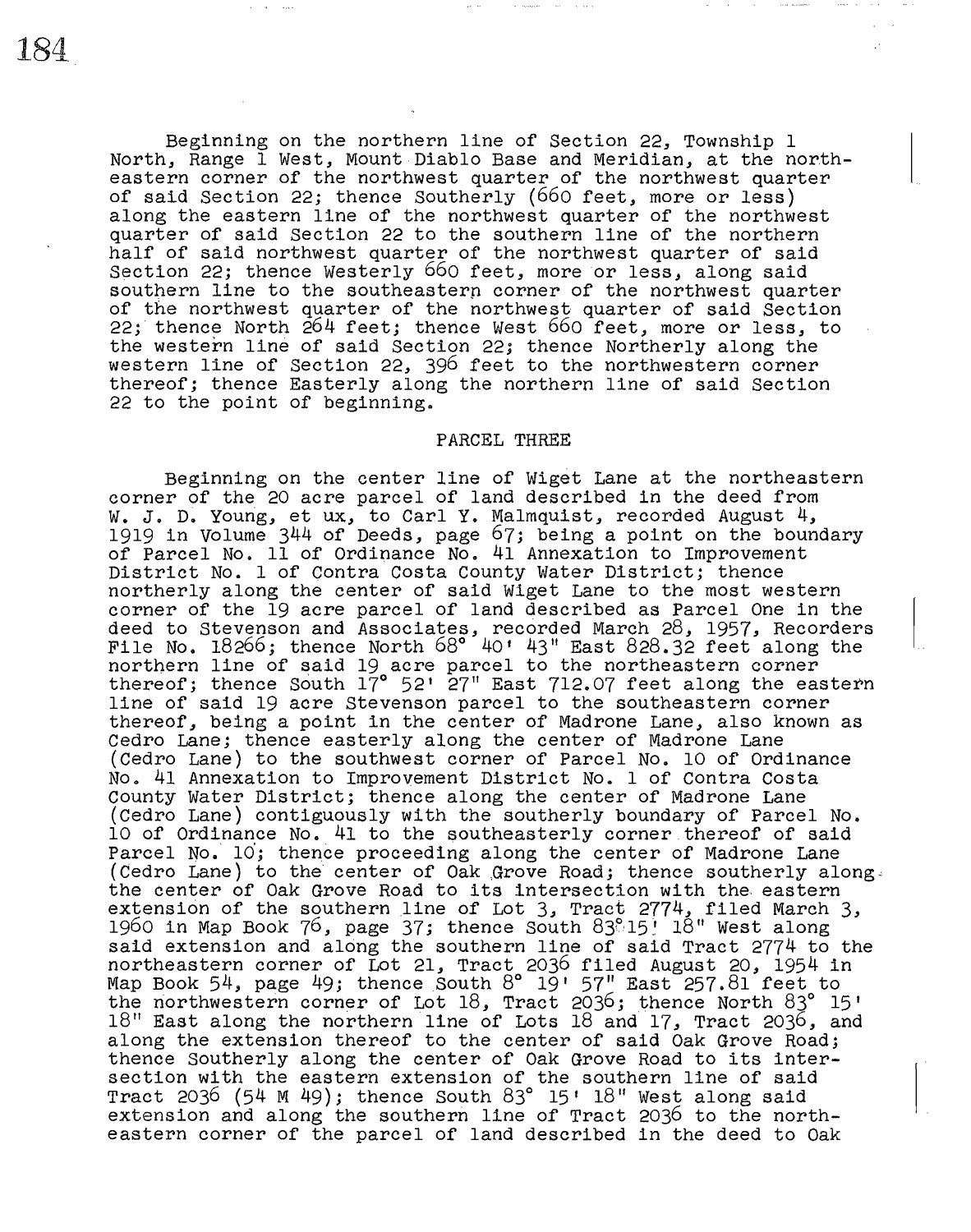Grove Swimming Association, recorded October 13, 1959 in Volume 3472 of Official Records, page 774; thence southerly and westerly along the eastern and southern boundary of said Oak Grove Swimming Association parcel to the southwestern corner thereof, being a point on the eastern boundary of Tract 2411 filed July 6, 1956 in point on the eastern seamada, of there is 1994 had east-<br>Map Book 64, page 37; thence South 17°36' 55" East along the eastern line of said Tract 2411 to the most eastern corner of Lot 121; thence south 61 ° 36' 31" West 151. 27 feet to the most southern corner of said Lot 121, Tract  $2411$ ; thence South  $22^\circ$   $43'$  08" West along the southeastern line of Lot 122, Tract 2411 (64 M 37) and the extension thereof, to the center of Walnut Avenue; thence westerly along the center of Walnut Avenue to the center of Wiget Lane; thence northerly along the center of Wiget Lane to the southeast corner of Parcel 8 of Ordinance No. 41 Annexation to Improvement District No. 1 of Contra Costa County Water District, said point. being on the center line of Wiget Lane; thence continuing northerly along the center of Wiget Lane, contiguously with eastern boundary of said Parcels No. 8 and No. 11 of Ordinance 41 to the point of beginning.

Section 3. That the Secretary of this District be, and she hereby is, instructed to transmit to and file with the Secretary of State of the State of California, and to transmit to and file with the Clerk of the Board of Supervisors of the County of Contra Costa, and to transmit to and file with the Recorder of the County of Contra Costa, and to transmit to and file with the County Assessor of the County of Contra Costa, and to transmit to and file with the State Board of Equalization of the State of California, a copy of this ordinance and such other documents as are required by law in connection with the inclusion of said lands within this District.

Section 4. This ordinance shall take effect and be in force thirty (30) days after its final passage and adoption.

 $-00000 -$ 

First read at a regular meeting of the Board of Directors of Contra Costa County Water District held July 7, 1965, and finally passed and adopted as read at a regular meeting held July 21, 1965, by the following vote:

Ayes: Directors Bollman, Graham, Thompson, Richards and Hanrahan

Noes: None

Absent: None

 $Severetary$ 

Attest:

President